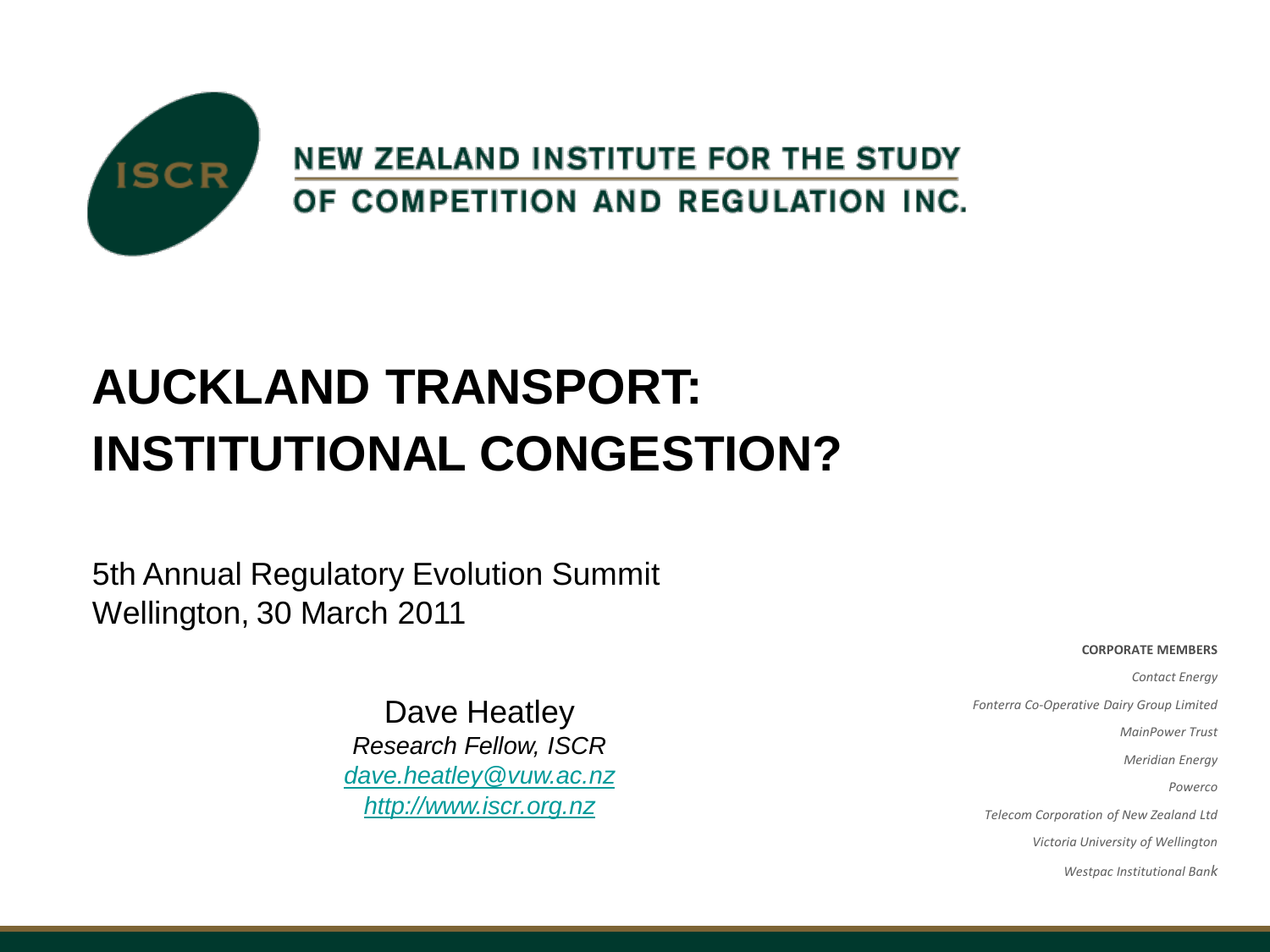# **OUTLINE**

The Auckland Transport 'problem'

Case study: CBD rail link

- Benefit-cost ratio of 3.5
- Implies ability to self-fund
- What might prevent self-funding?
	- Provision of public goods
	- Inability to extract consumer surplus
	- Coordination costs

Possible ways forward

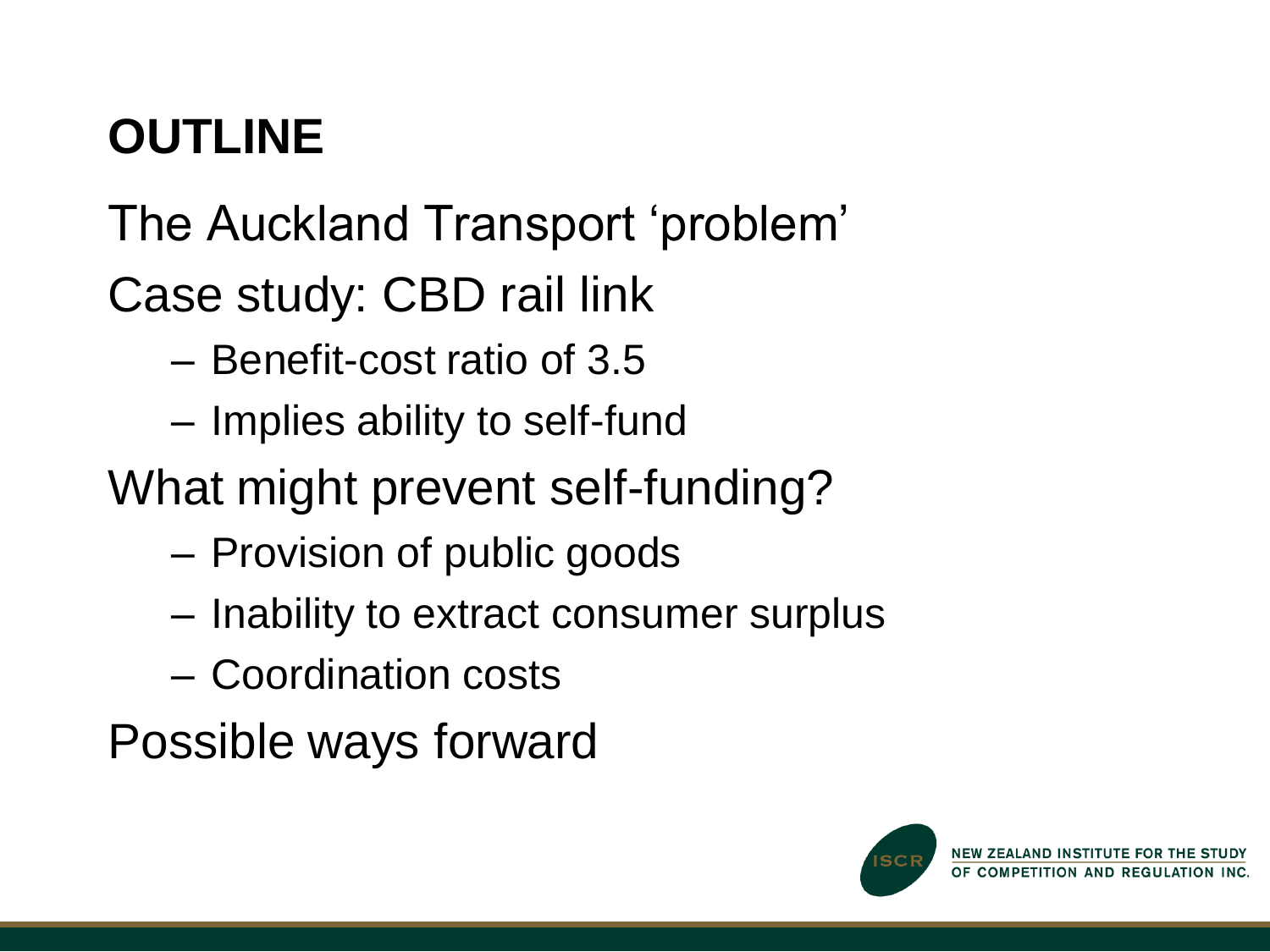# **THE AUCKLAND TRANSPORT 'PROBLEM'**

Agreement there is a problem, but causes are disputed, including:

- Under-investment in infrastructure
- Traditional cost-benefit analysis techniques create too high a hurdle
- Institutional bias towards private transport
- Failure to complete motorway network
- Fragmented planning, funding & implementation

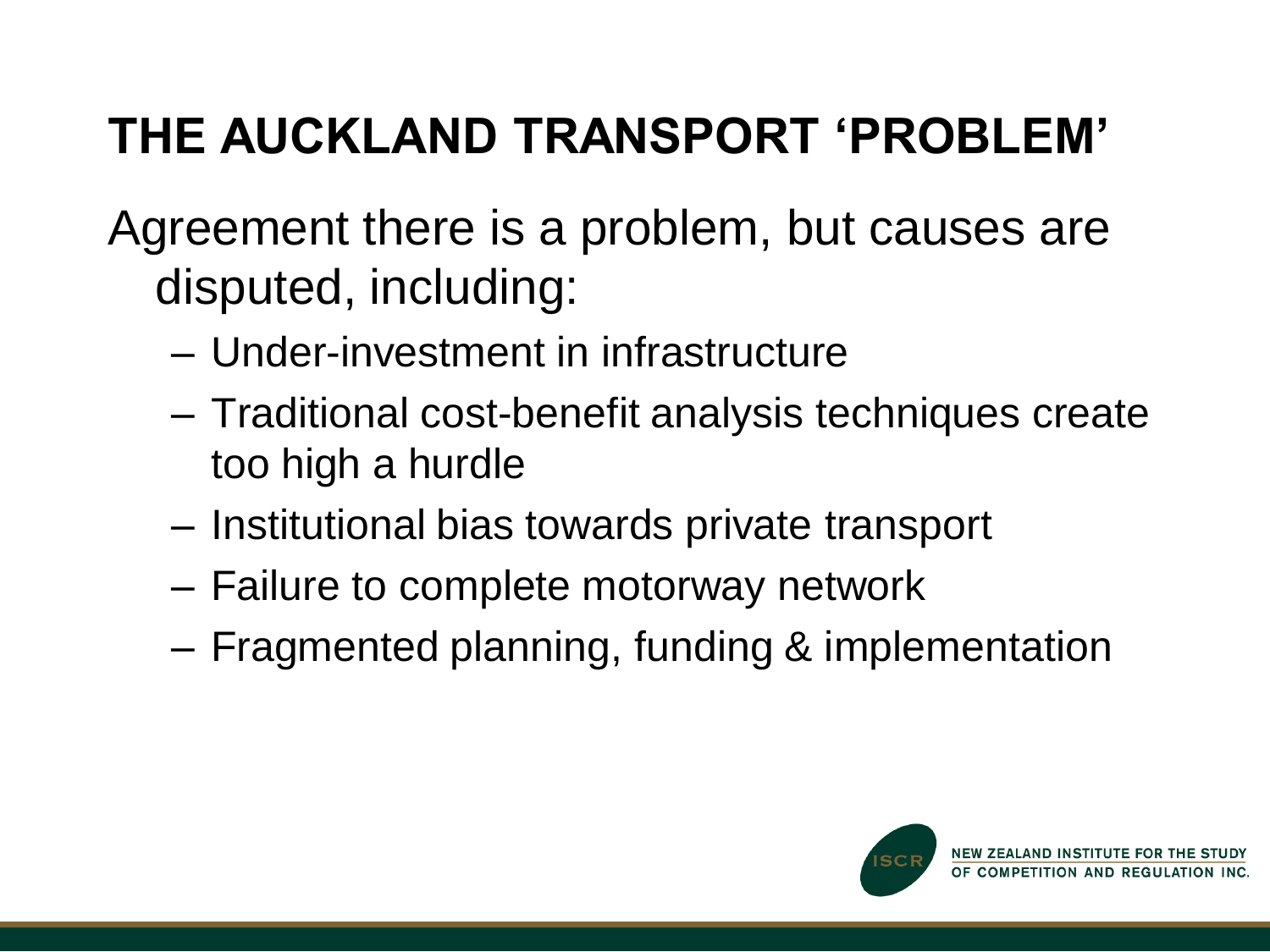# **AUCKLAND TRANSPORT PLAN 2009**

- "A coordinated programme for the delivery of an integrated, efficient transport system"
- Collaborative planning
	- 12 institutions involved (now 4)
- Significant projects proposed for 2009-19
	- Only partly funded
	- Funding is fragmented and siloed

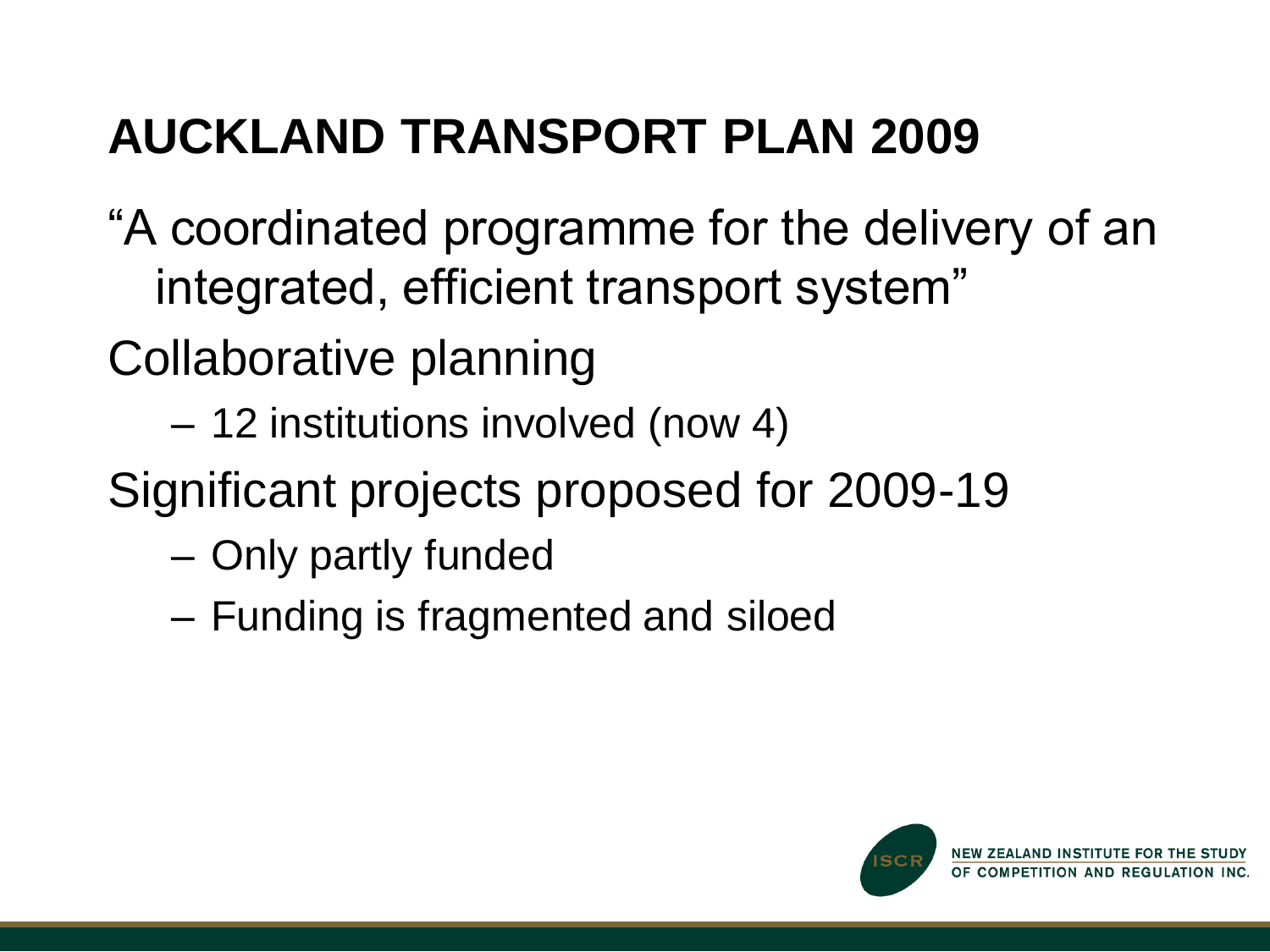#### **CASE STUDY: CBD RAIL LINK**



3.5km of new underground rail track

3 new stations allow greater CBD coverage

Through traffic at Britomart station allows 3x trains/hour to suburbs

\$2bn construction cost



NEW ZEALAND INSTITUTE FOR THE STUDY OF COMPETITION AND REGULATION INC.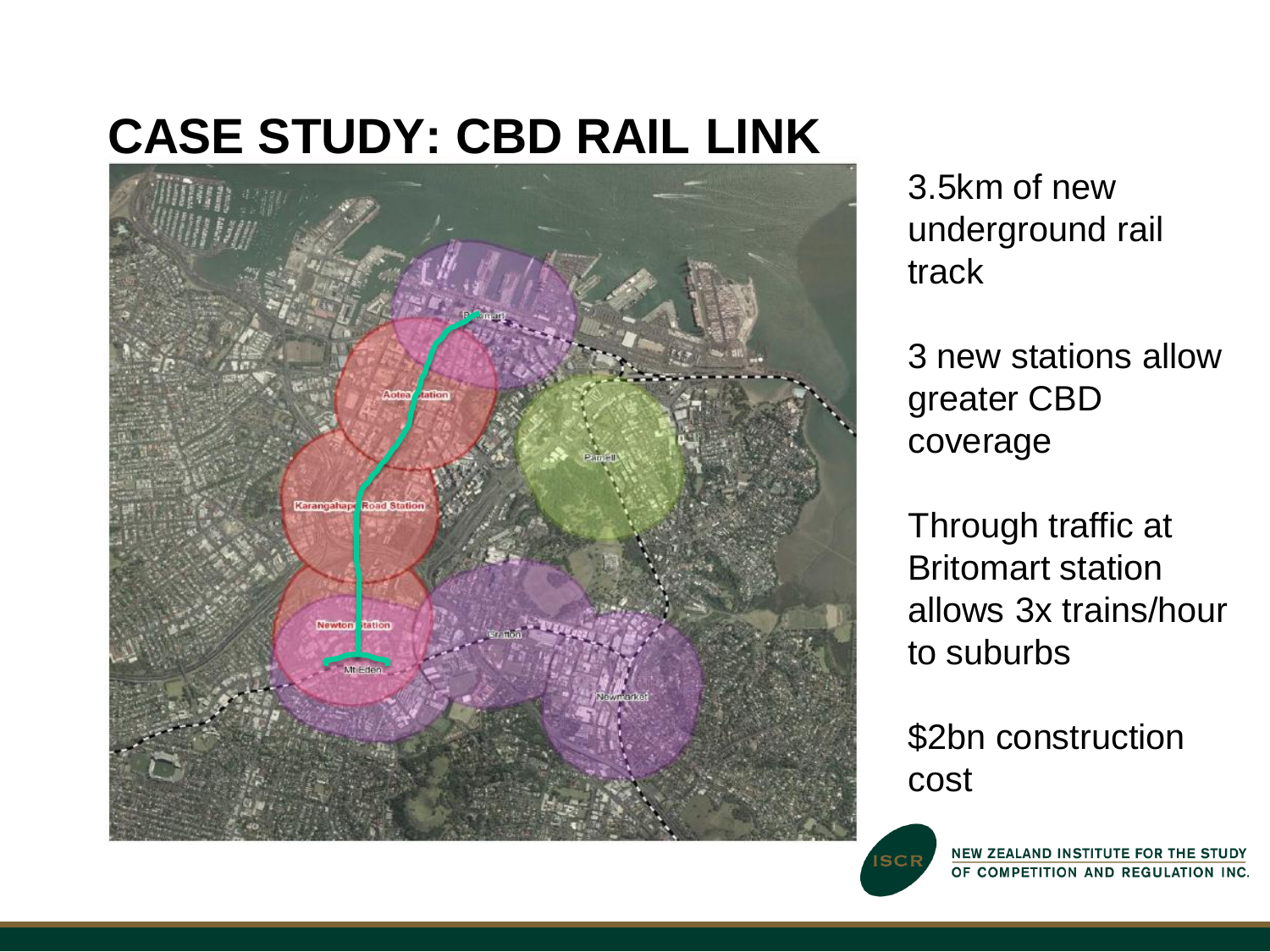# **CBD RAIL LINK: COST-BENEFIT ANALYSIS**

| Cost-benefit analysis <sup>1</sup>          | Cost (\$m) | <b>Benefit (\$m)</b> |
|---------------------------------------------|------------|----------------------|
| Capital and operating cost                  | 1520       |                      |
| Revenue (users)                             |            | 190                  |
| Decongestion of roads                       |            | 673                  |
| Surplus for existing public transport users |            | 409                  |
| Surplus for new public transport users      |            | 237                  |
| Net CBD increased productivity              |            | 3333                 |
| <b>Net benefit</b>                          |            | 3322                 |
| Benefit-cost ratio (BCR)                    |            | 3.5                  |

<sup>1</sup>*KiwiRail & Auckland Transport (2010) 2010 dollars, net present value at 8% discount rate.*

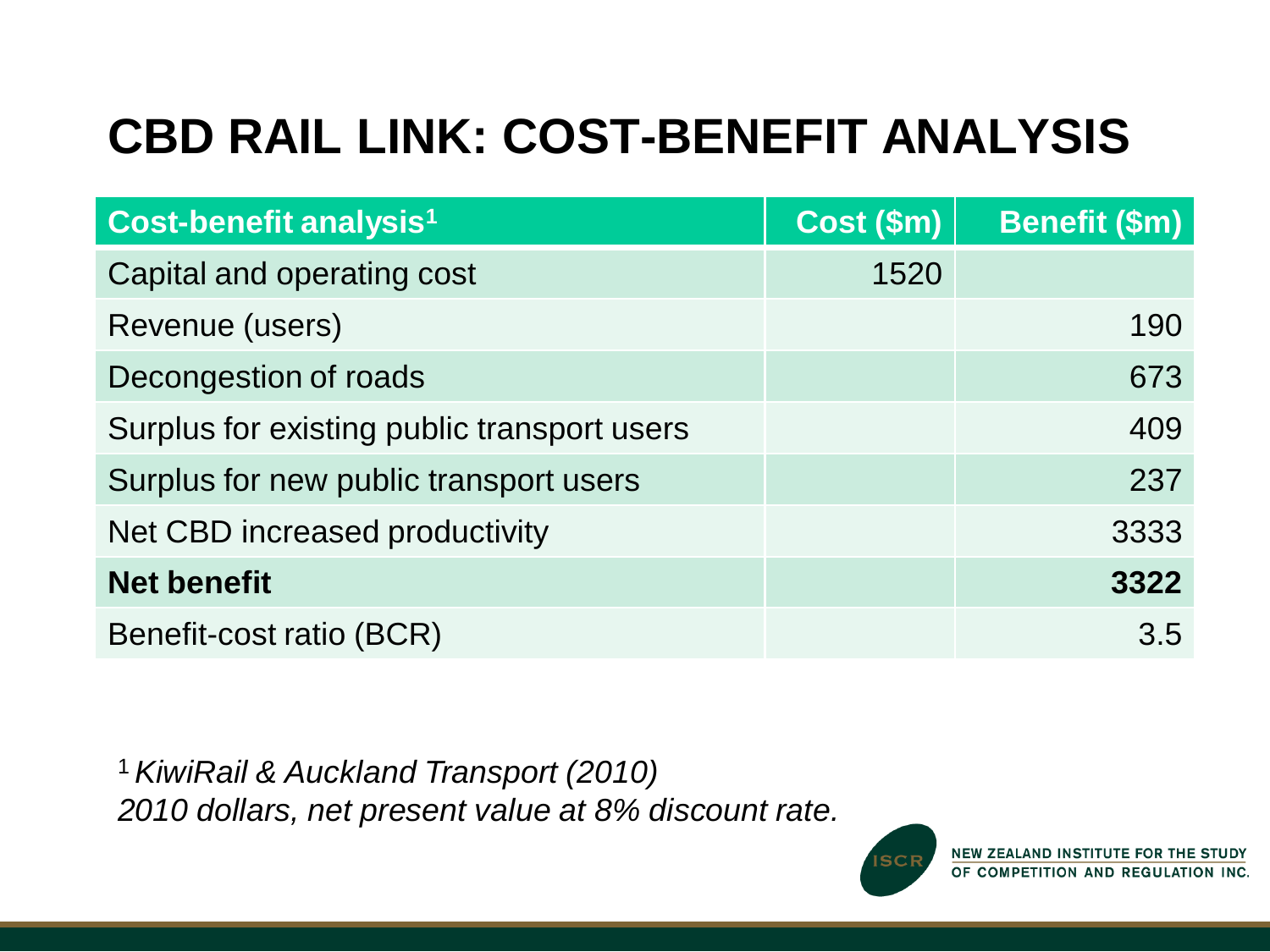# **FUNDING PROPOSAL: CBD RAIL LINK**

| <b>Funding proposal<sup>1</sup></b> |      | Cost (\$m)   Contribution (\$m) |
|-------------------------------------|------|---------------------------------|
| Capital and operating cost          | 1520 |                                 |
| Revenue (users)                     |      | 190                             |
| <b>Shortfall</b>                    | 1330 |                                 |
| Local government (targeted rates)   |      | 532                             |
| Central government                  |      | 798                             |

Central government reluctant to commit, citing:

- current Auckland infrastructure commitments
- rising debt due to global financial crisis
- Christchurch earthquake costs

1 *KiwiRail & Auckland Transport (2010)* 

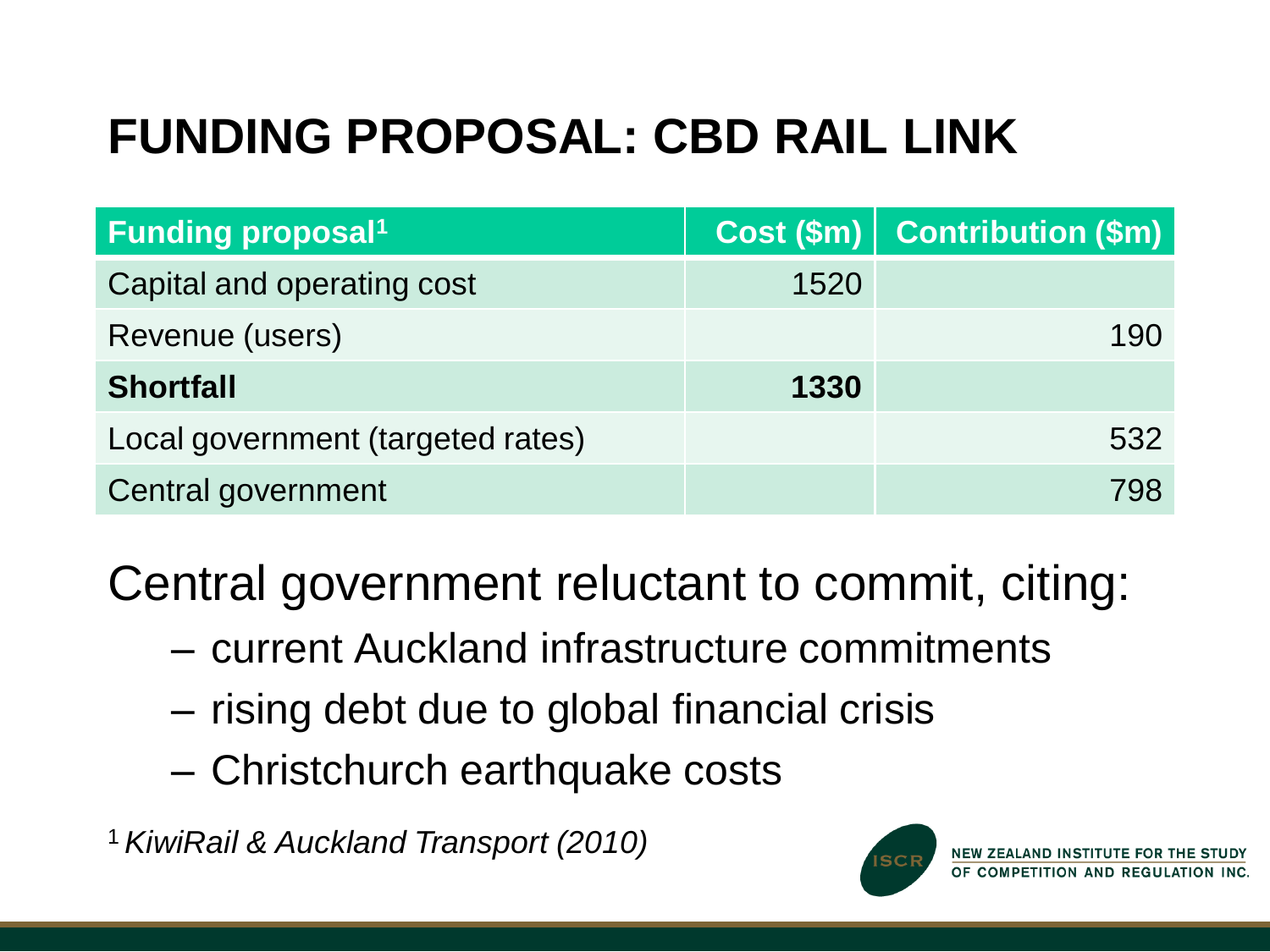# **INTERNAL FUNDING LOOKS FEASIBLE**

A BCR 3.5 project is extremely attractive

- Only need to appropriate 29% of total benefits to cover full costs (anything else is profit)
- A single organisation should jump at the project
- Gains from trade sufficiently high that it should be possible for multiple institutions to bargain to achieve the same outcome (Coase Theorem)
- So why is this not occurring?
	- Three possible barriers: public goods, consumer surplus appropriation and coordination costs

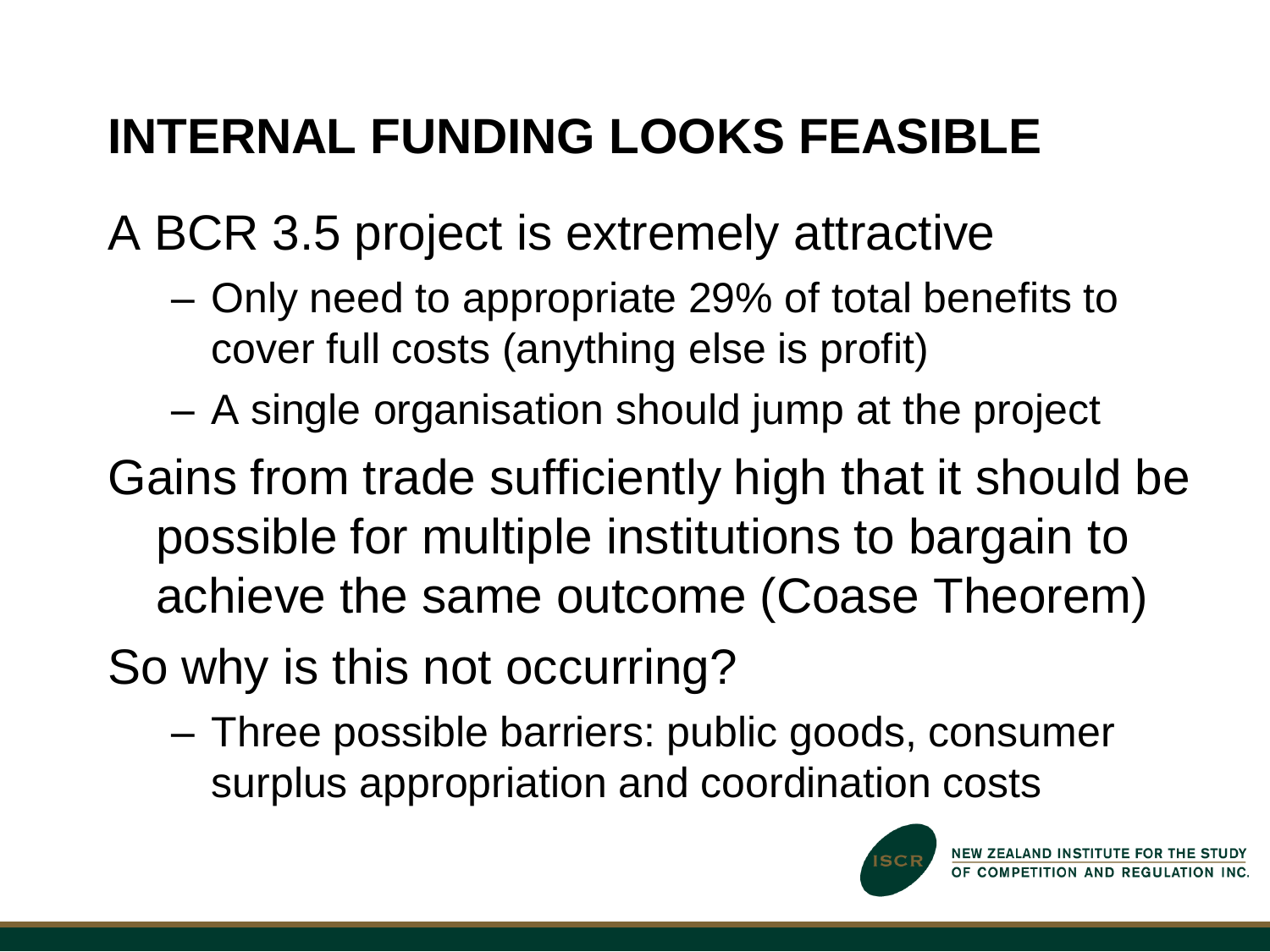# **1. PUBLIC GOODS**

Classic problem: lighthouse services

- non-excludable and non-rival, requiring tax funding
- Solution: fund via an excludable and rival (private good) proxy for use, e.g. port berthing charges or seafarer's union fees
- Rail transport user benefits are *private goods* Increased CBD productivity is a *private* benefit
	- to landowners, firms and employees
- Decongestion benefit is rival
	- excludable via congestion charging (e.g. CBD cordon)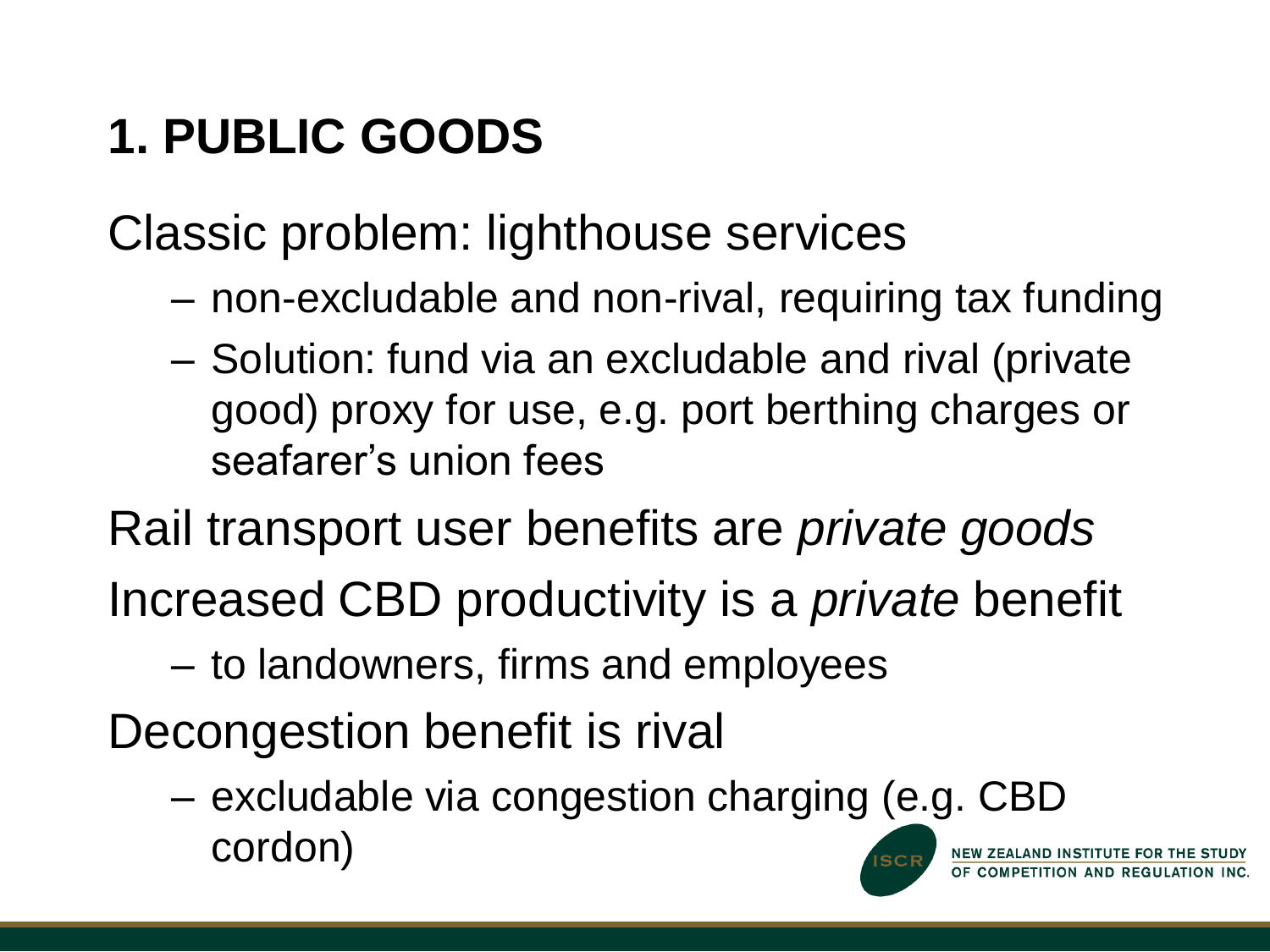# **2. CONSUMER SURPLUS APPROPRIATION**

- If the benefits of an improved service accrue only to consumers (e.g. because of a price ceiling) then it may not be possible to fund the improvement
- Price ceilings may arise in public transport due to patronage or low-income access targets
	- Project revenue of \$190m c.f. consumer surplus of \$646m highly suggestive of a price ceiling
- Price discrimination can achieve both goals
	- Technically enabled by integrated ticketing

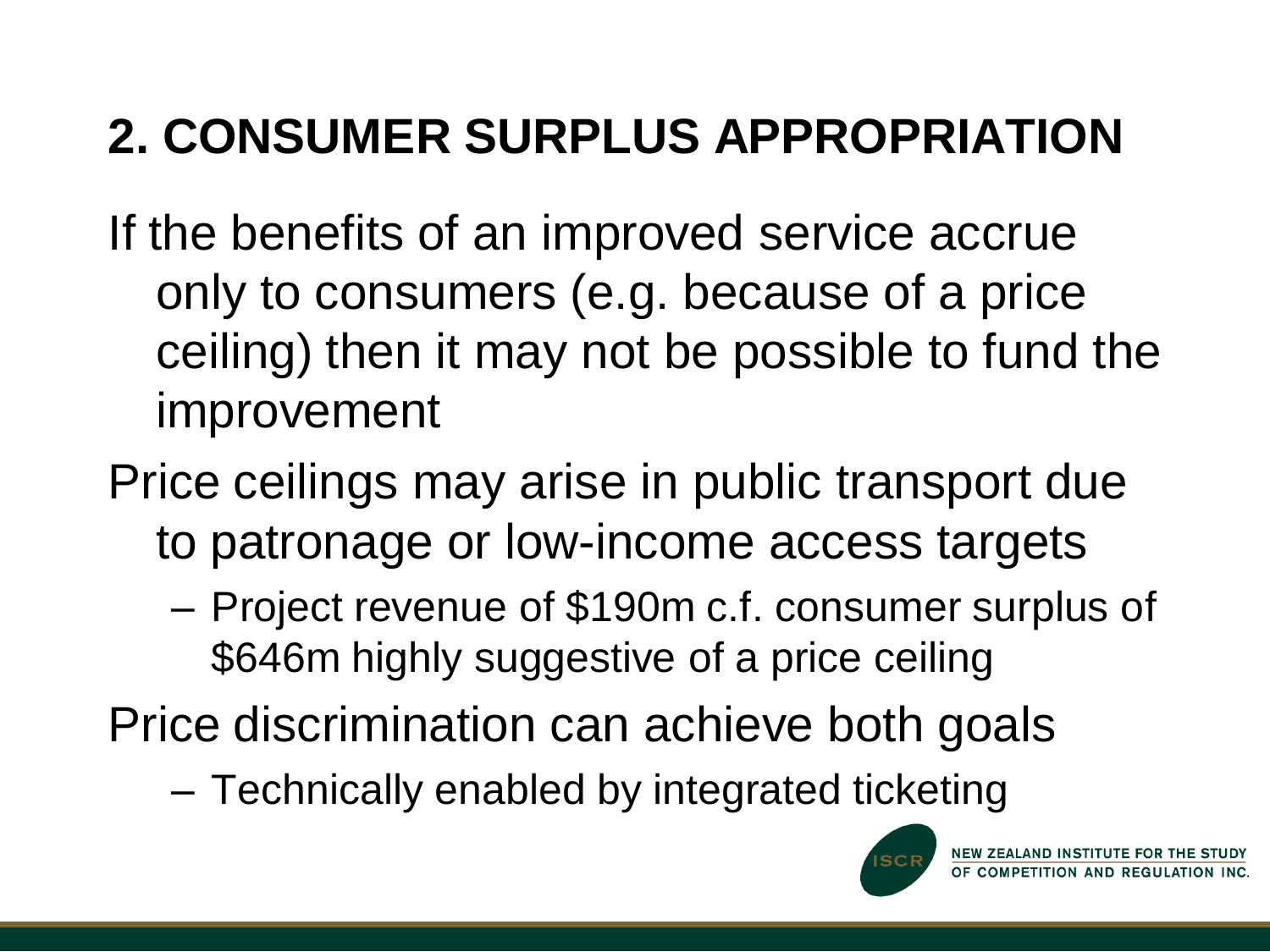## **APPROPRIATING THE BENEFITS**

Public goods and consumer surplus appropriation problems appear solveable

| <b>Benefit</b>                              |     | $$m $ Mechanism                                      |  |
|---------------------------------------------|-----|------------------------------------------------------|--|
| Decongestion of roads                       |     | 673 Congestion charging                              |  |
| Surplus for existing public transport users | 409 | Increased fares                                      |  |
| Surplus for new public transport users      |     | 237 • Price discrimination                           |  |
| Net CBD increased productivity              |     | 3333 • Targeted rates<br>•Tax increment<br>financing |  |

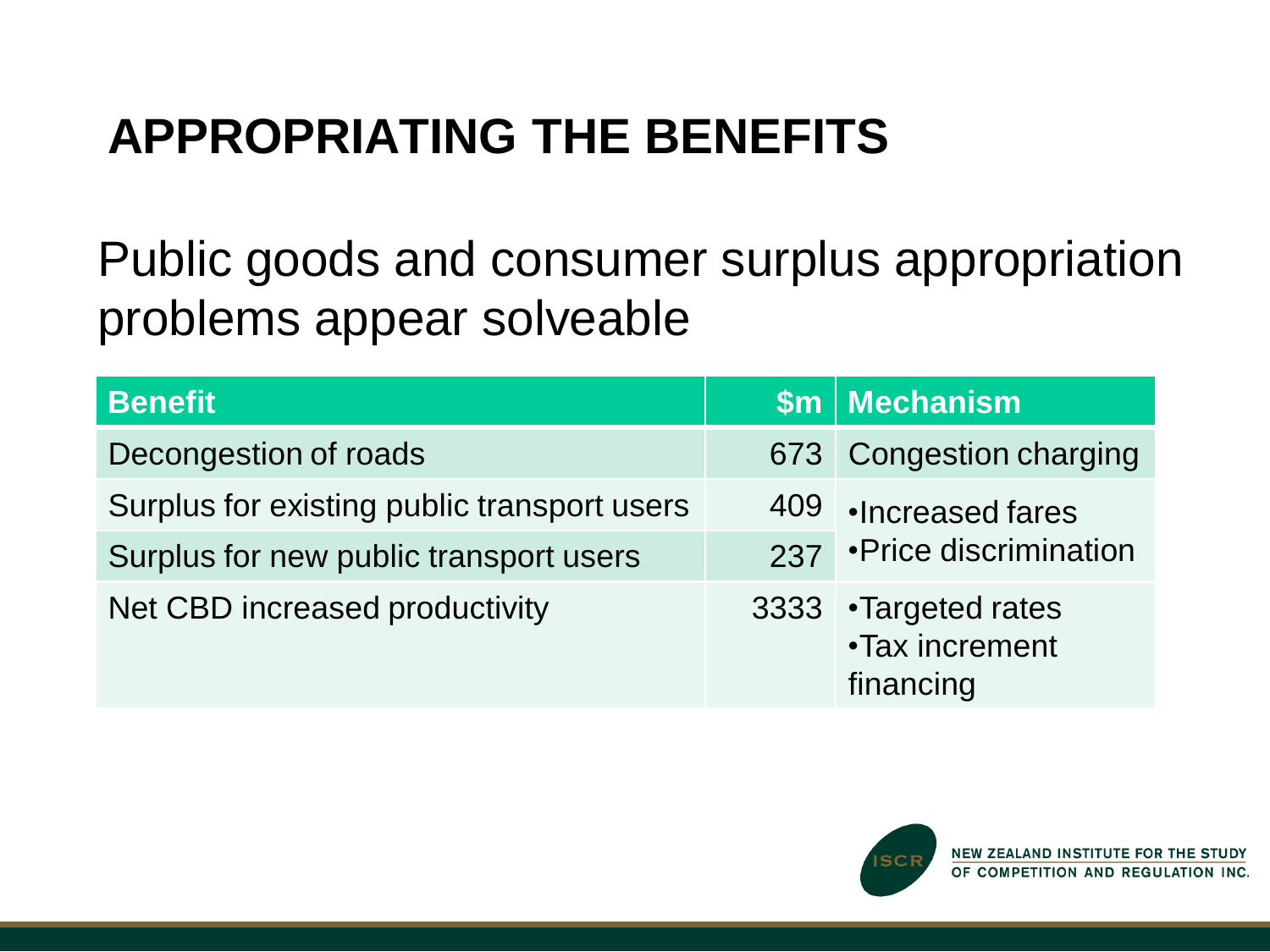# **3. COORDINATION COSTS**

Multiple parties involved, with different:

- expectations of the future
- abilities to appropriate gains
- exposure to risk
- access to funds
- regulatory restrictions
- institutional biases
- political/decision-making cycles
- Very costly to reach agreement
	- Only partly addressed by council amalgamations



NEW ZEALAND INSTITUTE FOR THE STUDY OF COMPETITION AND REGULATION INC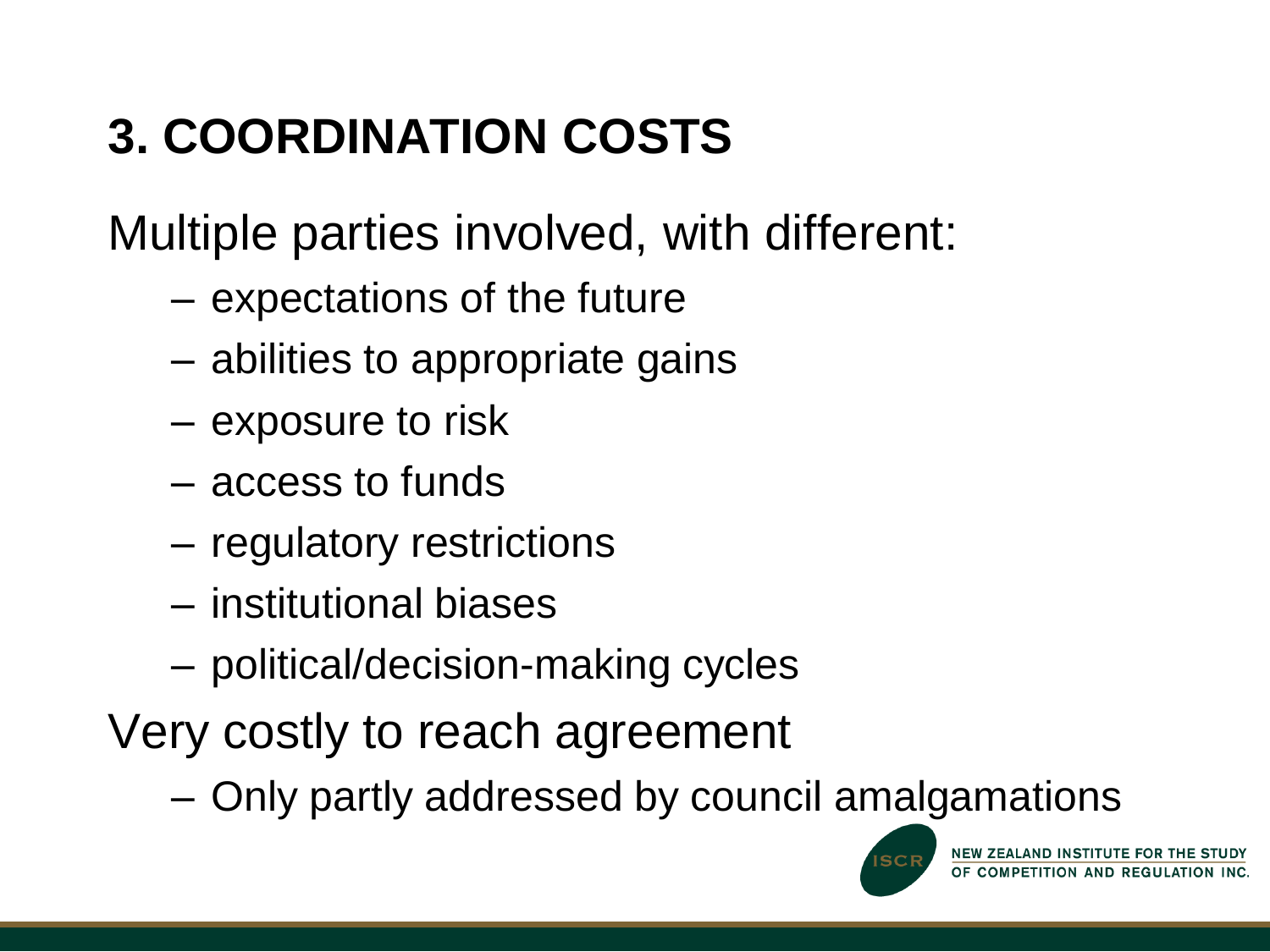#### **COORDINATION PROBLEM: PLANNING**



Source: *Auckland Transport Plan 2009*



NEW ZEALAND INSTITUTE FOR THE STUDY OF COMPETITION AND REGULATION INC.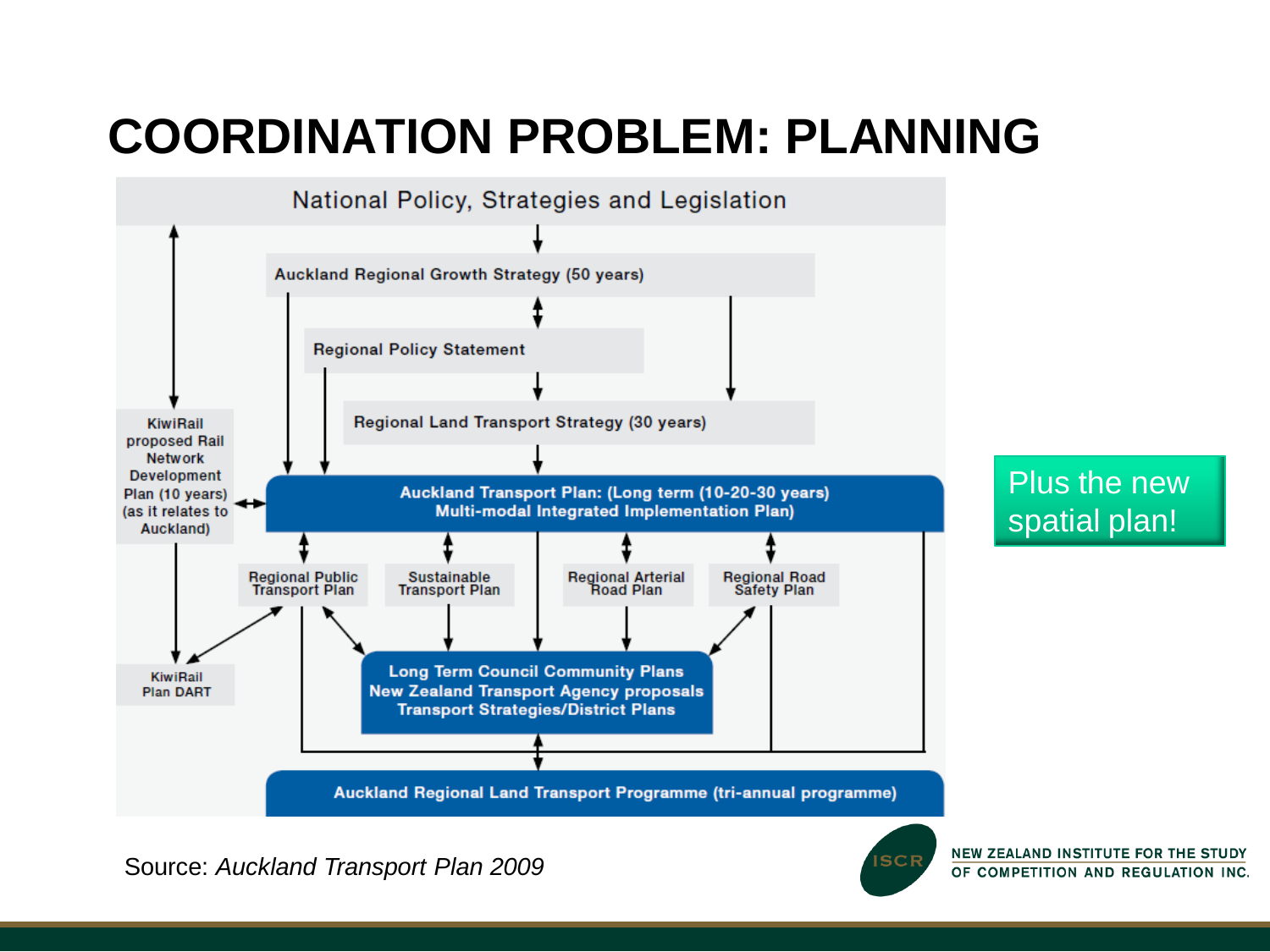#### **COORDINATION PROBLEM: FUNDING**



![](_page_13_Picture_3.jpeg)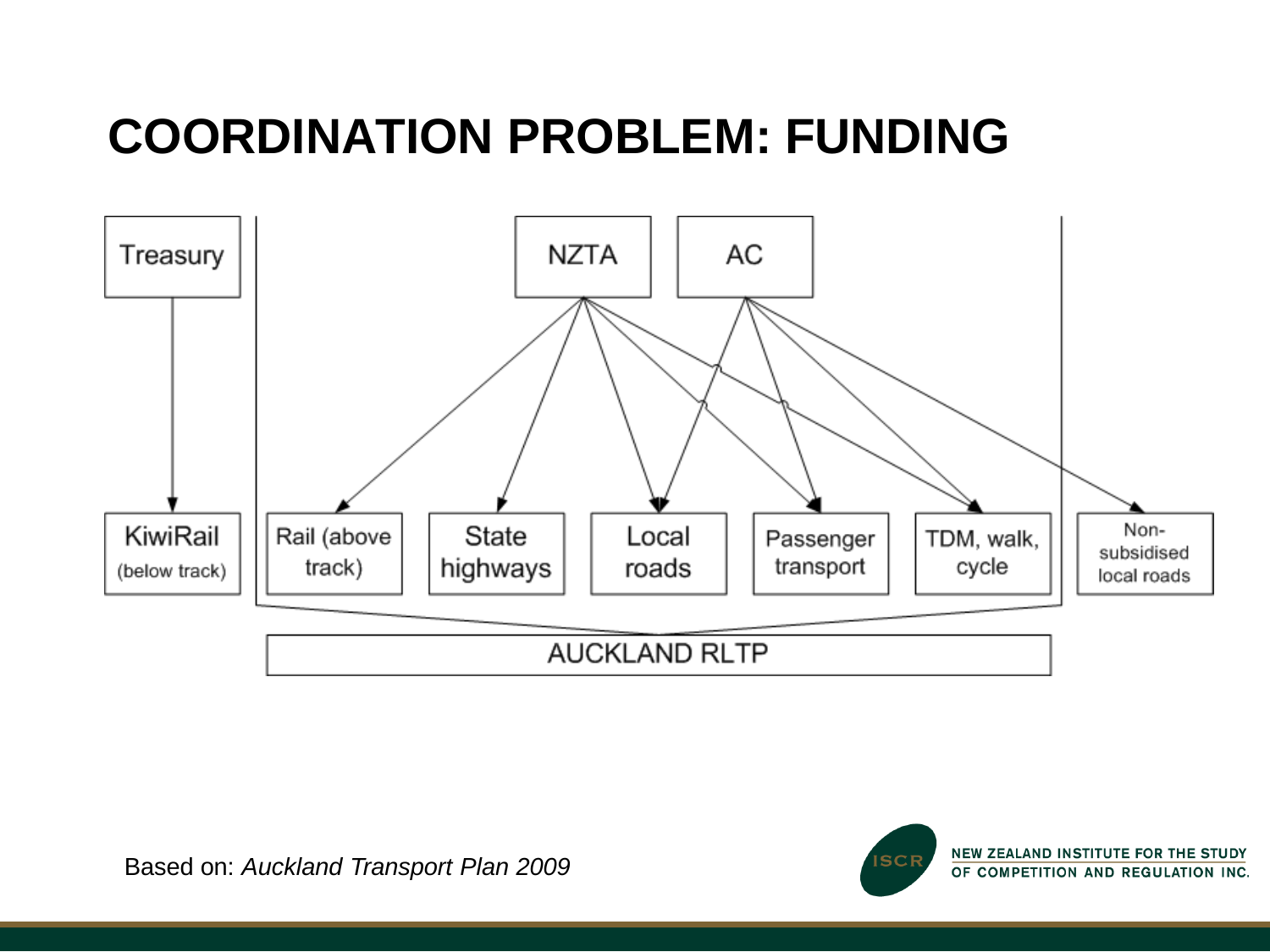#### **COORDINATION PROBLEM: ORGANISATIONS**

![](_page_14_Figure_1.jpeg)

NEW ZEALAND INSTITUTE FOR THE STUDY OF COMPETITION AND REGULATION INC.

**SCF**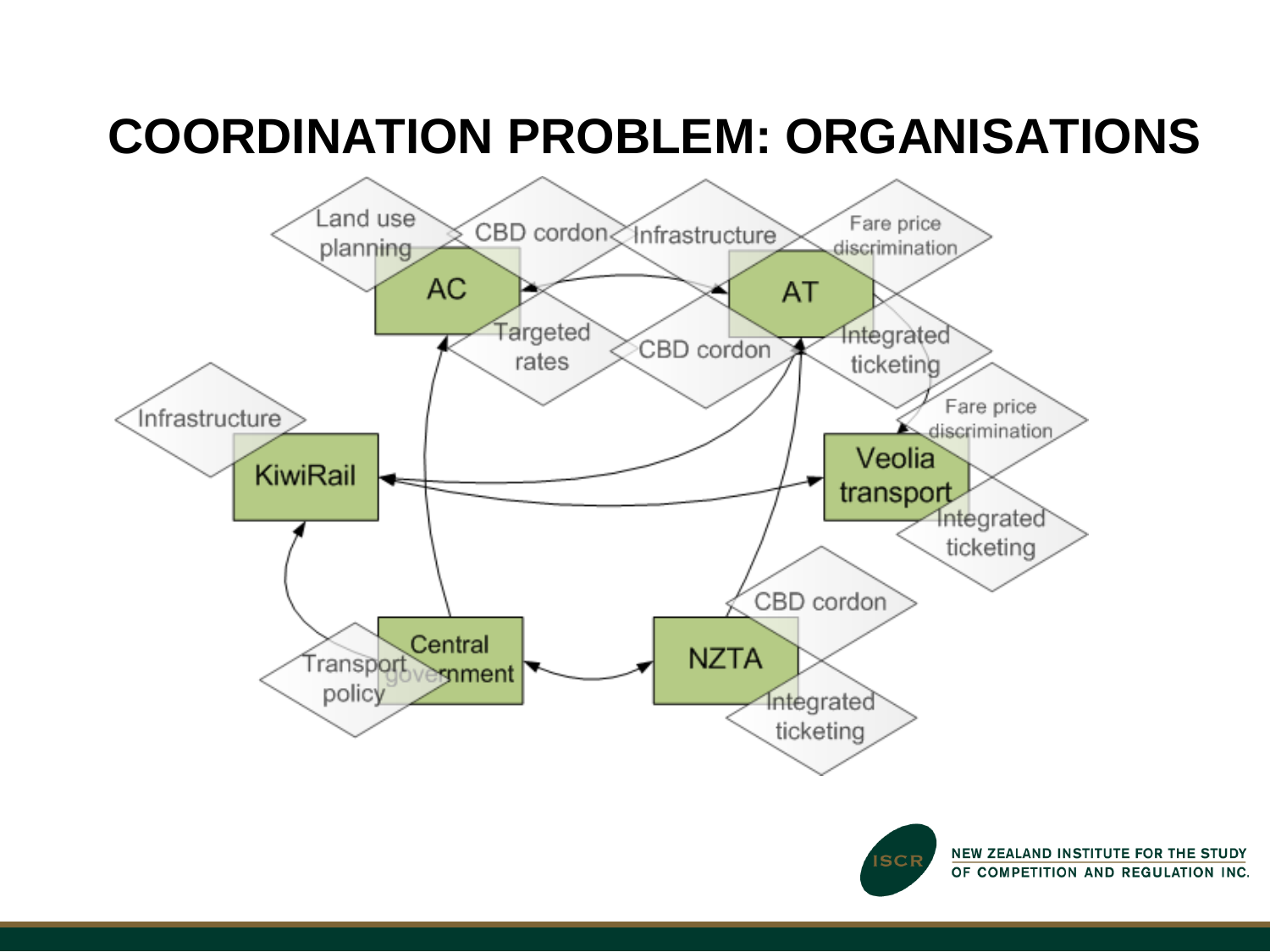## **SUMMARY**

- If CBD rail link CBA is robust, Auckland Council should be able to self-fund it via increased passenger fares, congestion charging and/or targeted rates
- High coordination costs or institutional bias most plausible explanation for making project contingent on central government funding Can institutions be redesigned to reduce coordination costs?

![](_page_15_Picture_3.jpeg)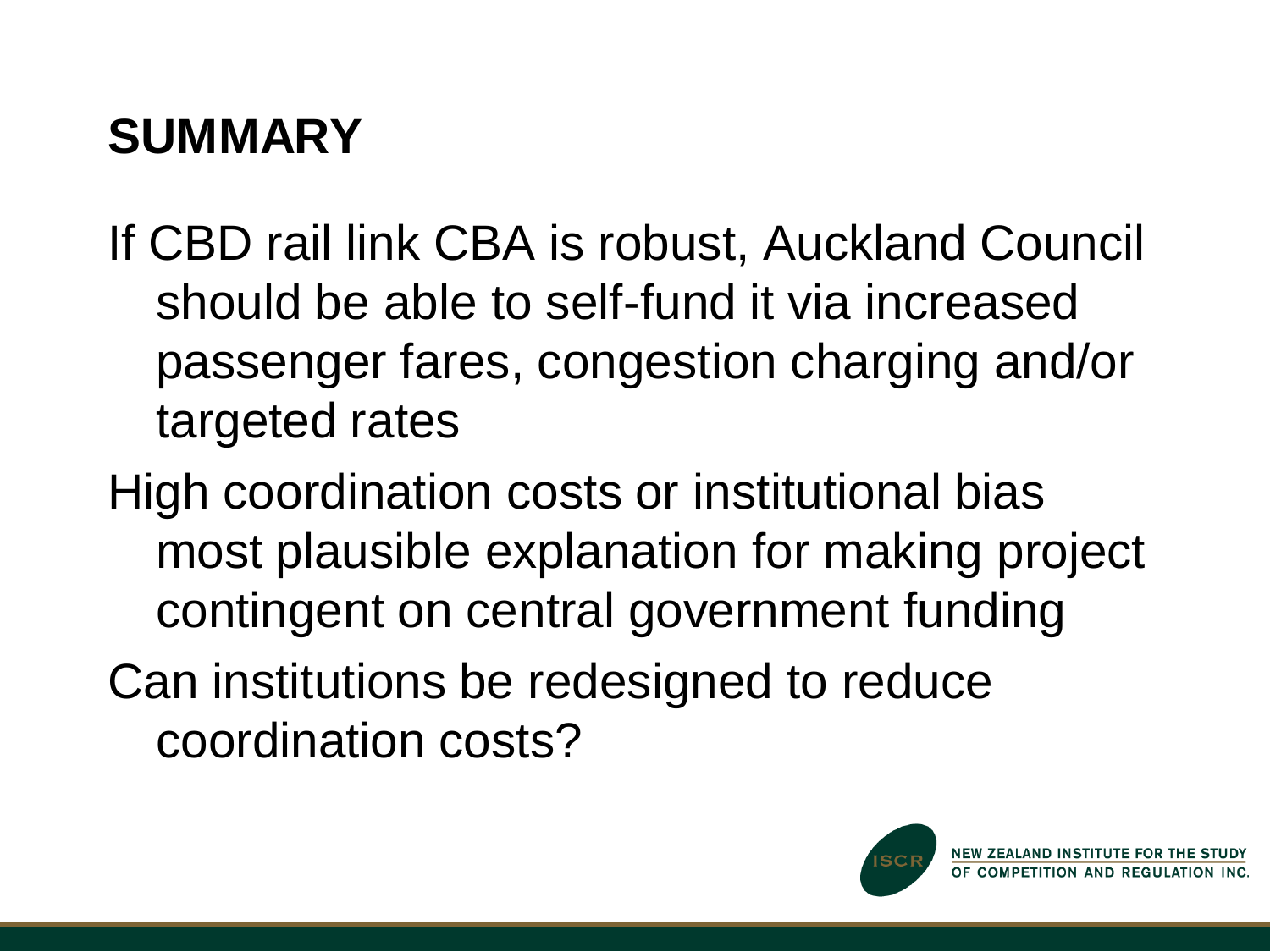## **POSSIBLE WAYS FORWARD**

Use ownership to align interests

- Should AT own the commuter rail network?
- Should AT own the Auckland state highway network?

– AT could control AKL share of NZTA revenue

#### Simplify planning

- Are there too many parties with veto power?
- Is the integration of planning over-valued?
	- Trade-off between planning gridlock and "optimal" infrastructure
	- Auckland is big enough to take risks…

![](_page_16_Picture_10.jpeg)